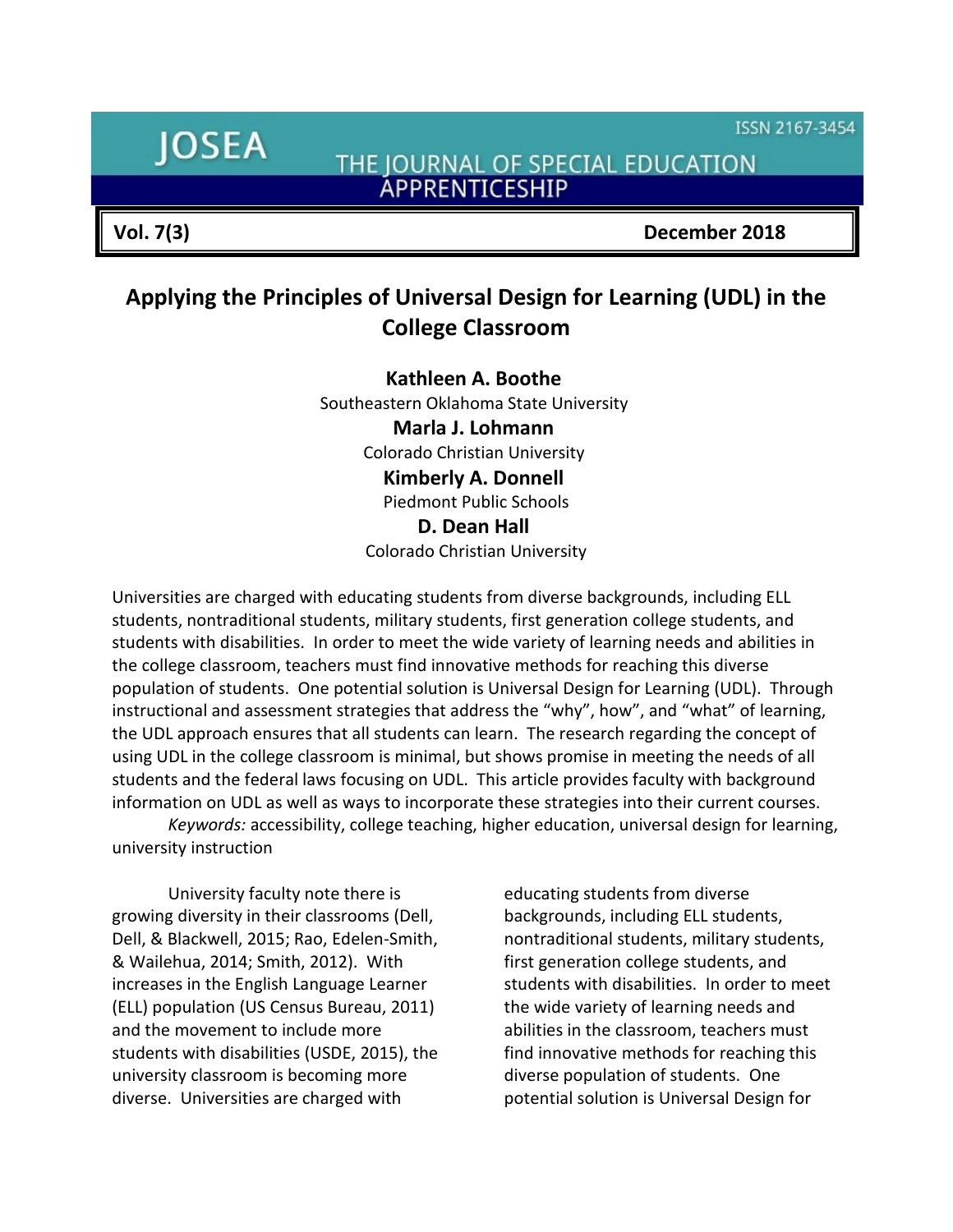Learning (UDL). The research regarding the use of UDL in the college classroom is minimal, but the existing literature shows promise in meeting the needs of all students, as well as meeting federal laws recommending its use.

In preparing this manuscript, the authors examined the literature from the EbscoHost database, including years 2008 to 2018, and used the search terms "UDL," "Universal Design for Learning," "college teaching," and "university instruction". In addition, the following open-access journals were searched for articles on the topic of UDL in Higher Education: (a) Journal of Educators Online, (b) Journal of Interactive Online Learning, and the (c) Journal of the Scholarship of Teaching and Learning. Articles from the search were chosen based on their relevance and inclusion of specific strategies that were used in the classroom. The themes presented in this article were created by the authors. A deductive coding approach was used to organize the literature data, with initial themes chosen by the authors before beginning the review of literature and changes to the categories being made throughout the process. Some of these categories were directly noted in the literature and others were named by the authors.

#### **Overview of UDL**

Universal Design for Learning (UDL) is based on the premise that traditional curriculum is difficult for some students to access because these students have learning preferences and needs that differ from those of the traditional learner (Meyer, Rose, & Gordon, 2014). Universal Design for Learning is designed to create expert learners who take command of their own learning (Meyer et al., 2014; Novak, 2016) and "empowers people by giving

them more control over their lives and choice in the things that they do or the way in which they do those things" (Salmen, 2011, pg. 15). By doing this, UDL becomes a proactive approach that faculty can use to anticipate the potential needs of students and plan instruction accordingly (Basham, Israel, Graden, Poth & Winston, 2010; Edyburn, 2010). UDL is not intended to meet the needs of every student in the classroom, but is designed to make the curriculum accessible for the majority of students (Glass, Meyer, & Rose, 2013). In a classroom that utilizes the UDL framework, teachers should guide instruction, but students are ultimately in charge of their own learning (CAST Professional Learning, 2017).

The UDL approach to instruction includes three principles: (a) multiple means of engagement, (b) multiple means of representation, and (c) multiple means of action and expression; UDL is designed to meet the unique needs of all learners through challenging instruction that is both flexible and varied (Hitchcock, Meyer, Rose, & Jackson, 2002; Rose & Strangman, 2007; Rose, Gravel, & Domings, 2010). Each UDL principle aligns with a brain network and the UDL principles are designed to specifically address the learning related with each network, as described in the following paragraphs (Rose & Strangman, 2007).

The affective network is the "what" of learning and is related to learner motivation and engagement. Learners' emotional responses to the topic and to the learning itself are controlled by the affective network (Rose & Strangman, 2007). There are a variety of ideas and strategies for increasing student engagement and motivation (Glass et al., 2013; Meyer & Rose, 2005; National Center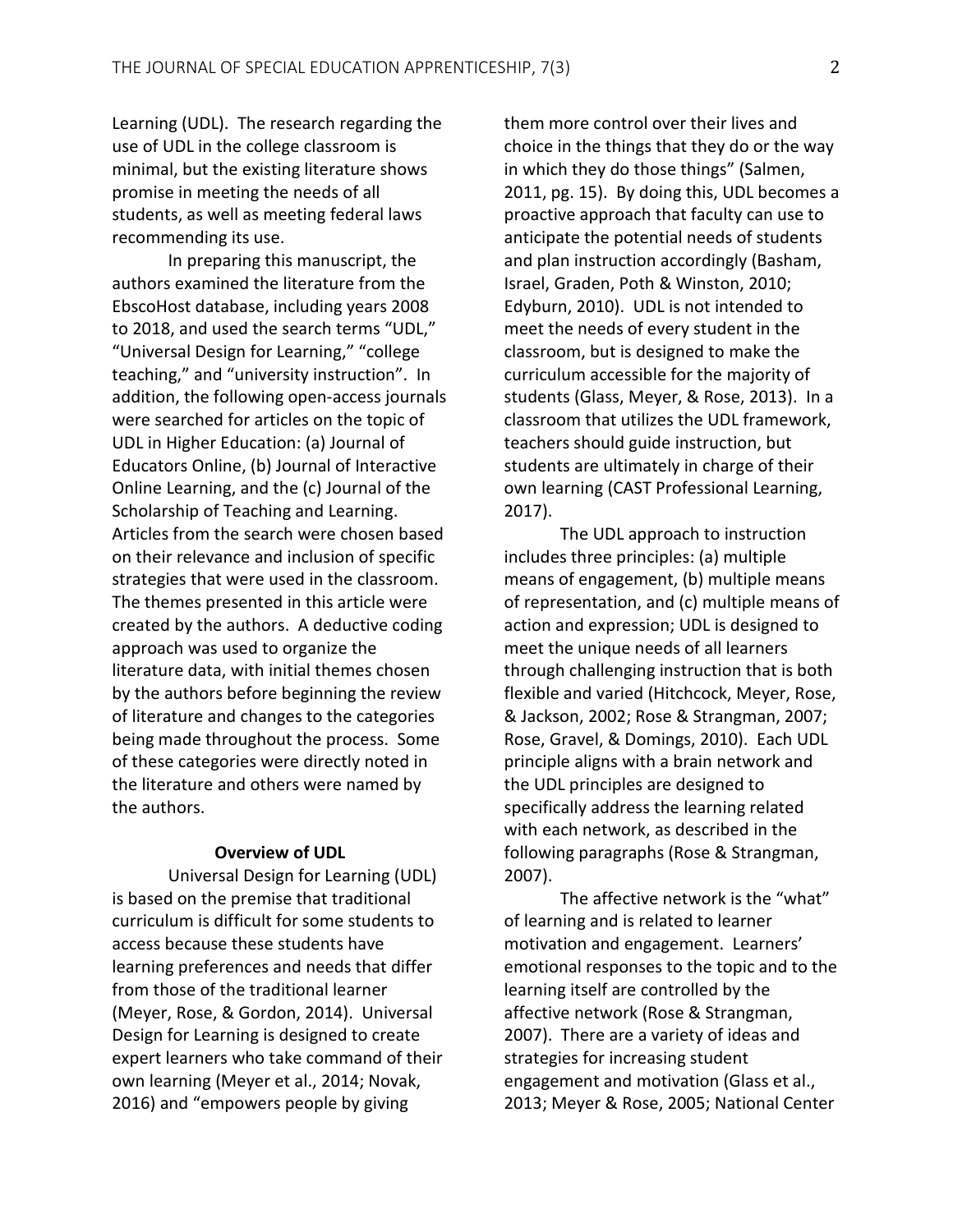on Universal Design for Learning, 2014). The use of multiple means of representation and expression may also serve to increase and sustain student engagement in the course content in the college classroom (Marino et al., 2014).

The recognition network is the "what" of learning and addresses how learners gather and categorize information. The recognition network is the experience of learning (Rose & Strangman, 2007). University faculty can meet the needs of a variety of learners via the recognition network through the utilization of multiple means of representation (Glass et al., 2013; Meyer & Rose, 2005; National Center on Universal Design for Learning, 2014).

The strategic network is the "how" of learning, which includes executive functioning and addresses the ways in which learners communicate their ideas (Rose & Strangman, 2007). University faculty can meet the needs of learners by allowing students to demonstrate their knowledge through various methods, known as multiple means of action and expression. (Glass et al., 2013; Meyer & Rose, 2005; National Center on Universal Design for Learning, 2014).

Furthermore, the UDL framework puts the responsibility for adjustment to traditional methods on the faculty member instead of the students (Meyer & Rose, 2005; Meyer, Rose, & Gordon, 2014; Rose & Strangman, 2007). The flexible nature of technology-based learning tools makes them more adaptable for meeting diverse student needs versus the fixed nature of traditional textbooks and other traditional learning materials (Edyburn, 2010; Rose, Gravel, & Doming, 2010; Rose & Strangman, 2007). It is important to note, however, that UDL is not the same as assistive technology (AT); UDL is proactive and

anticipates the potential needs of students (Basham, Israel, Graden, Poth & Winston, 2010; Edyburn, 2010), whereas AT is reactive and responds to student needs as they arise (Edyburn, 2010). In addition, teachers should be aware that, while UDL can be enhanced through the use of technology, it does not require technology (Rose, Gravel, & Domings, 2010).

UDL is rooted in the idea that a diverse classroom requires diversity in instruction (Glass et al., 2013; Hitchcock et al., 2002; Rose & Strangman, 2007). The predictability of student diversity allows faculty to make systematic adjustments to traditional instruction through the use of the three UDL principles (Glass et al., 2013; Rose & Strangman, 2007). Through instructional and assessment strategies that address the "why", how", and "what" of learning, the UDL framework ensures that all students have access to appropriate instruction and have the opportunity to learn the course content. In practical terms, UDL is creating and implementing instruction that meets multiple learning needs in order to ensure all students have equitable access to learning.

#### **Incorporating UDL at the University-level**

UDL is necessary to meet the needs of the growing number of diverse students in today's college classrooms (Dell et al., 2015; Rao, Edelen-Smith, & Wailehua, 2014; Smith, 2012). In addition to meeting the needs of a growing diversity in university classrooms, The Higher Education Opportunity Act of 2008 includes language recommending the use of UDL in the college classroom:

As defined by HEOA (2008), "UDL is a scientifically valid framework for guiding educational practice that (A) provides flexibility in the ways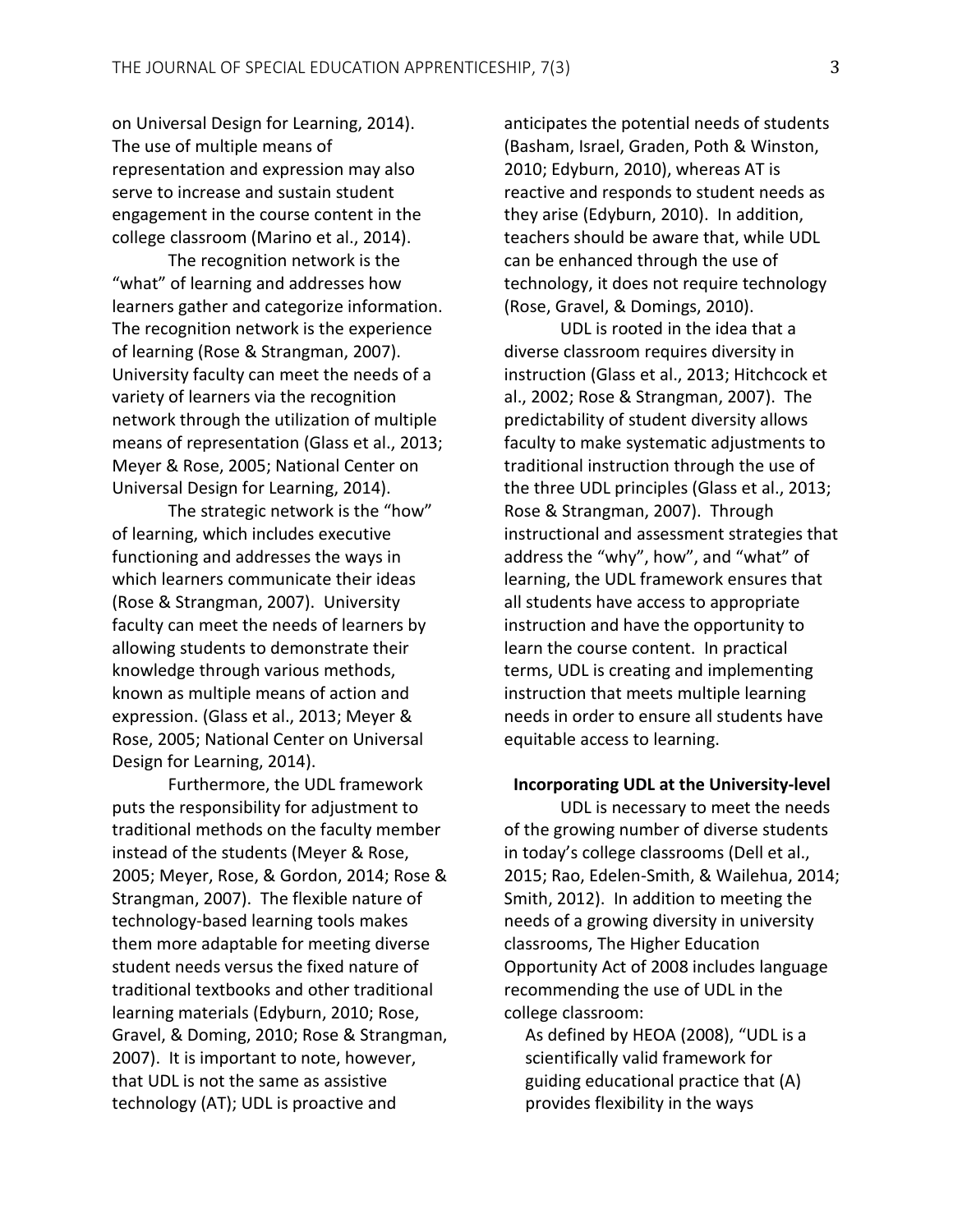information is presented, in the ways students respond or demonstrate knowledge and skills, and in the ways students are engaged; and (B) reduces barriers in instruction, provides appropriate accommodations, supports and challenges, and maintains high achievement expectations for all students including students with disabilities and students who are limited English proficient" (HEOA, P.L. 110-315, §103(a)(24)).

Additionally, both the Americans with Disabilities Act (ADA) of 1990 and Section 504 of the Rehabilitation Act of 1973 state the need for institutes of higher education to make their university accessible to *all* individuals. Neither of these laws specifically refers to UDL, but they do guarantee accessibility to individuals with disabilities. ADA (2009) notes that higher education institutions must make educational materials accessible to all students. By following the three UDL principles, higher education faculty can ensure all their students have equal access to the learning materials in the classroom. Additionally, Section 504 of the Rehabilitation Act (2016) states that individuals with disabilities receive the same education as those without disabilities. By utilizing the principles of UDL, university faculty adhere to the law and ensure equitable access to learning for all students in the classroom. While ADA and Section 504 only mandate providing

access to students with disabilities, providing the same supports to all students will increase the likelihood of success for every student. Dell, Dell, and Bradshaw (2015) state "…UDL is not meant to diminish the challenges associated with scholarship in higher education, rather it focuses one equal access to information as well as learning" (p. 172).

Much of the research regarding UDL in higher education focuses on its effectiveness and includes action research in particular content areas and student perceptions on UDL principles in their courses (Dell, et al; Robinson & Wizer, 2016; Smith, 2012; Tobin, 2014). The existing literature outlines a variety of strategies for implementing the three UDL principles in university instruction. Several strategies meet the requirements for more than one principle; when appropriate, these strategies are listed under more than one principle.

#### **Multiple Means of Engagement**

Multiple means of engagement and the affective network focus on actions taken by both students and faculty to increase active participation in learning course material. University faculty design instruction for a wide variety of student needs and can make adjustments to instruction to allow for multiple means of engagements. Table 1 provides themes chosen by the authors and identified in the literature that highlight multiple means of engagement.

#### **Theme Supported Research** Allow time to work and apply concepts taught in class Gradel & Edson, 2010 Assignments are aligned with course or program objectives Davies, Schelly, & Spooner, 2013; Schelly, Davies, & Spooner, 2011

#### **Table 1**

*Multiple Means of Engagement Themes*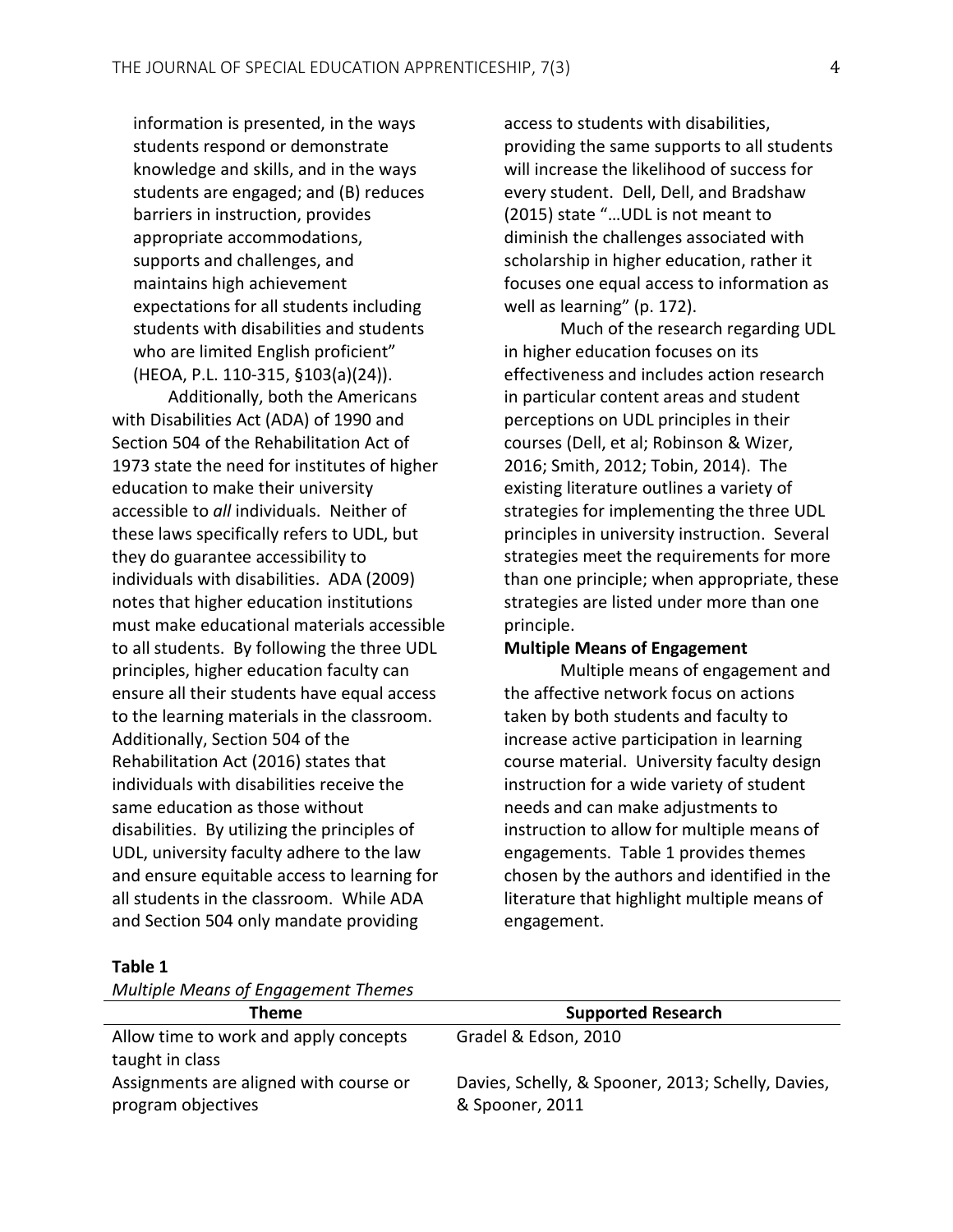| Enhance learning with technology, making    | Davies, Schelly, & Spooner, 2013; Gradel &      |
|---------------------------------------------|-------------------------------------------------|
| sure it is accessible                       | Edson, 2010; Schelly, Davies, & Spooner, 2011   |
| Foster collaboration / Use cooperative      | Gradel & Edson, 2010; Lurhs & McAnally-Salas,   |
| learning strategies                         | 2016; Rao, Edelen-Smith, & Wailehua, 2014;      |
|                                             | Scott, Temple, & Marshall, 2015; Smith, 2012    |
| Instructor is easily accessible to students | Davies, Schelly, & Spooner, 2013; Rao, Edelen-  |
|                                             | Smith, & Wailehua, 2014                         |
| Offer real-world experiences                | Schelly, Davies, & Spooner, 2011                |
| Provide alternative sources of content      | Rao, Edelen-Smith, & Wailehua, 2014; Scott &    |
|                                             | Temple, 2017; Scott, Temple, & Marshall, 2015;  |
|                                             | Smith, 2012                                     |
| Provide guides or examples for              | Gradel & Edson, 2010; Rao, Edelen-Smith, &      |
| assignments to include rubrics              | Wailehua, 2014; Robinson & Wizer, 2016          |
| Provide notes and summaries of class        | Davies, Schelly, & Spooner, 2013; Gradel &      |
| content                                     | Edson, 2010; Schelly, Davies, & Spooner, 2011   |
| Provide varied activity formats             | Gradel & Edson, 2010; Rao, Edelen-Smith, &      |
|                                             | Wailehua, 2014; Scott, Temple, & Marshall, 2015 |
| Respect student diversity                   | Davies, Schelly, & Spooner, 2013; Schelly,      |
|                                             | Davies, & Spooner, 2011                         |
| Scaffold                                    | Gradel & Edson, 2010; Tobin, 2014               |
| Use frequent assessments                    | Gradel & Edson, 2010                            |

**Foster collaboration.** Collaboration, especially with discussion prompts is one theme identified in the literature. Scott et al. (2015) mention the importance of fostering collaboration through the use of group investigations. Additionally, the use of discussions focusing on interactions between the whole class or smaller groups has proven to be effective. Furthermore, when faculty design discussion board prompts and activities, Lurhs & McAnally-Salas (2016) note the need for faculty interaction to guide student responses. Scott & Temple (2017) state that one way to increase engagement and learning outcomes in online discussions is by providing students with a discussion guide. Gradel and Edson (2010) report the importance of promoting student interdependence and independence by utilizing cooperative learning strategies. One way to accomplish this is what they call the "Ask 3" method. This method has students ask three classmates their question before asking the professor.

**Alternative accessible content sources.** A second theme identified in the literature is to offer accessible alternative content sources. These may include voiceover PowerPoints, videos, and more. To provide alternative sources for content, Rao et al. (2014) suggest the following: (a) replace the book with various other sources of information, (b) provide audio versions of articles' create narrated presentations, (c) use web-based instructional modules, (d) provide text transcripts for audio and video files, and (e) closed captioning for videos. Faculty can increase access to learning by using digital course materials, such as a magnifier on a computer screen to improve viewing, changing presentation background color to improve viewing, and using a text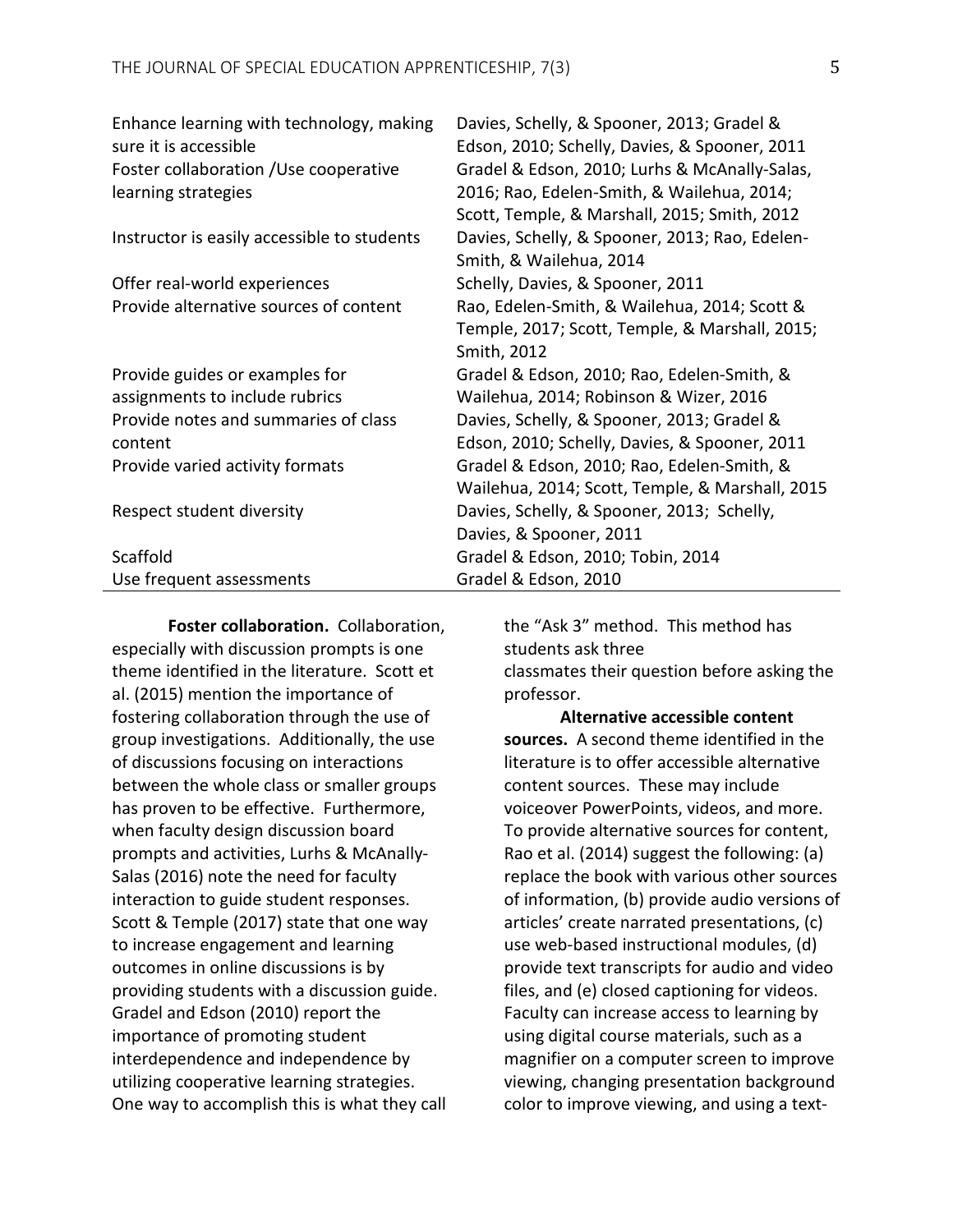to-speech application to listen to course material (Smith, 2012). Tobin (2014) makes note of the importance of using tools that are accessible on more than one device or medium to both faculty and students; these tools should be simple for both to learn and use. One example includes the creation of voice-over PowerPoint presentations and then uploading the PowerPoint onto YouTube. This allows students to access course content anywhere and from any device. Tobin (2014) also suggests that faculty script out what they want to say and demonstrate, or emphasize the concept before creating their audio version lecture in order to reduce off-topic content in the PowerPoint narration.

Scott, Temple, and Marshall (2015) suggest providing course information in accessible ways, such as textbooks, PDF files, or websites, and providing transcripts of any audio and/or video presentation. Tobin (2014) suggests using podcasts, screencasts, or video demonstrations in order to provide multiple formats of your lecture. When creating alternatives for content and materials, Tobin (2014) suggests creating video demonstrations and text-only versions.

Additionally, providing alternative content sources can include posting websites on the topic to gain more information, allowing students to choose their own topic to complete an assignments, and allowing students to select their own materials to complete assignments (Smith, 2012). When offering those choices, Smith (2012) suggests allowing students to learn the content by working alone or with partners when discussing a topic or completing an assignment.

**Scaffold.** Additionally, the use of scaffolding has been mentioned as a way to meet the engagement principle. Tobin (2014) suggests that instructors teach in smaller segments as students can better access the chunked work on mobile devices. He also states it makes it easier for faculty when they want to change only a portion of the lesson; they can just change a small segment, rather than the whole lesson. Tobin (2014) states that five minutes segments or shorter is preferable. Gradel and Edson (2010) suggest a model (say it), use (show it), and ask (write it) strategy to engage learners in the classroom.

**Be easily accessible.** Finally, university faculty can meet the principle of multiple means of engagement through being accessible to students. Students prefer faculty members who are accessible via email, as well as through regular, scheduled office hours (Marks, Haug, & Huckabee, 2016). Rao et al. (2014) suggest instructors set consistent office hours at least two days a week, and respond to student assignments with comments and within five days.

#### **Multiple Means of Representation**

The recognition network aligns with UDL's principle of multiple means of representation. Multiple means of representation is the ways in which students *acquire* information and knowledge. Faculty can meet the multiple means of representation principle by making changes to their course materials and adjusting their instructional strategies. Table 2 provides examples, found in the literature, of ways instructors provide multiple means of representation in their courses.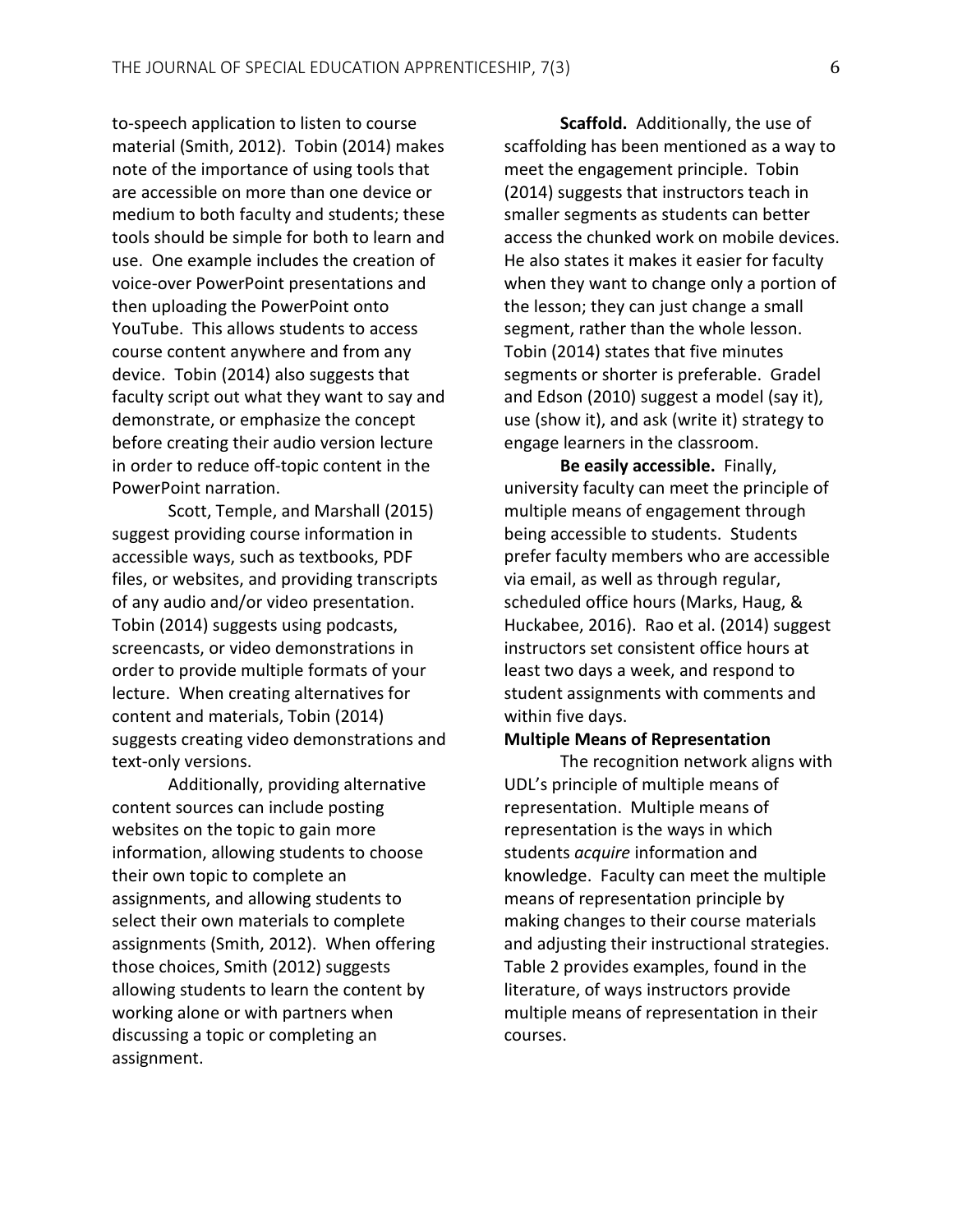**Table 2**

| <b>Supported Research</b>                          |
|----------------------------------------------------|
| Gradel & Edson, 2010                               |
|                                                    |
| Davies, Schelly, & Spooner, 2013; Schelly, Davies, |
| & Spooner, 2011; Robinson & Wizer, 2016; Scott,    |
| Temple, & Marshall, 2015; Smith, 2012              |
| Robinson & Wizer, 2016; Scott, Temple, &           |
| Marshall, 2015                                     |
| Schelly, Davies, & Spooner, 2011                   |
| Gradel & Edson, 2010; Scott, Temple, & Marshall,   |
| 2015                                               |
| Dias & Trumpy, 2014; Robinson & Wizer, 2016;       |
| Schelly, Davies, & Spooner, 2011                   |
| Rao, Edelen-Smith, & Wailehua, 2014; Robinson      |
| & Wizer, 2016                                      |
| Davies, Schelly, & Spooner, 2013; Gradel &         |
| Edson, 2010; Rao, Edelen-Smith, & Wailehua,        |
| 2014; Schelly, Davies, & Spooner, 2011; Simonds    |
| & Brock, 2014; Smith, 2012; Tobin, 2014            |
| Dell, Dell, & Bradshaw, 2015; Rao, Edelen-Smith,   |
| & Wailehua, 2014                                   |
| Gradel & Edson, 2010; Rao, Edelen-Smith, &         |
| Wailehua, 2014; Scott & Temple, 2017               |
| Gradel & Edson, 2010; Tobin, 2014                  |
| Gradel & Edson, 2010                               |
| Friedman & Friedman, 2013                          |
|                                                    |

*Multiple Means of Representation Themes*

**Multiple formats.** One theme that emerged in the literature regarding multiple means of representation is the use of multiple formats when providing course content to students. Faculty can utilize video-based lectures and tutorials to support the content presented through text-based readings and other mediums. Smith (2012) suggests faculty provide class lecture in multiple formats, such as providing an in-class lecture, recording the lecture, and/or providing other types of audio recording related to the class topic. Simonds & Brock (2014) found that older students prefer video lectures, while

younger students show a preference for interactive activities in an online course; they recommend faculty utilize multiple means of representation and provide both options. Tobin (2014) mentions how closed captioning is beneficial for students with disabilities, English language learners, and students working in quiet spaces, such as libraries. For both online and in-seat courses, student learning can be enhanced through the use of social media (Friedman & Friedman, 2013). Friedman & Friedman (2013) argue that including social media activities in a course increases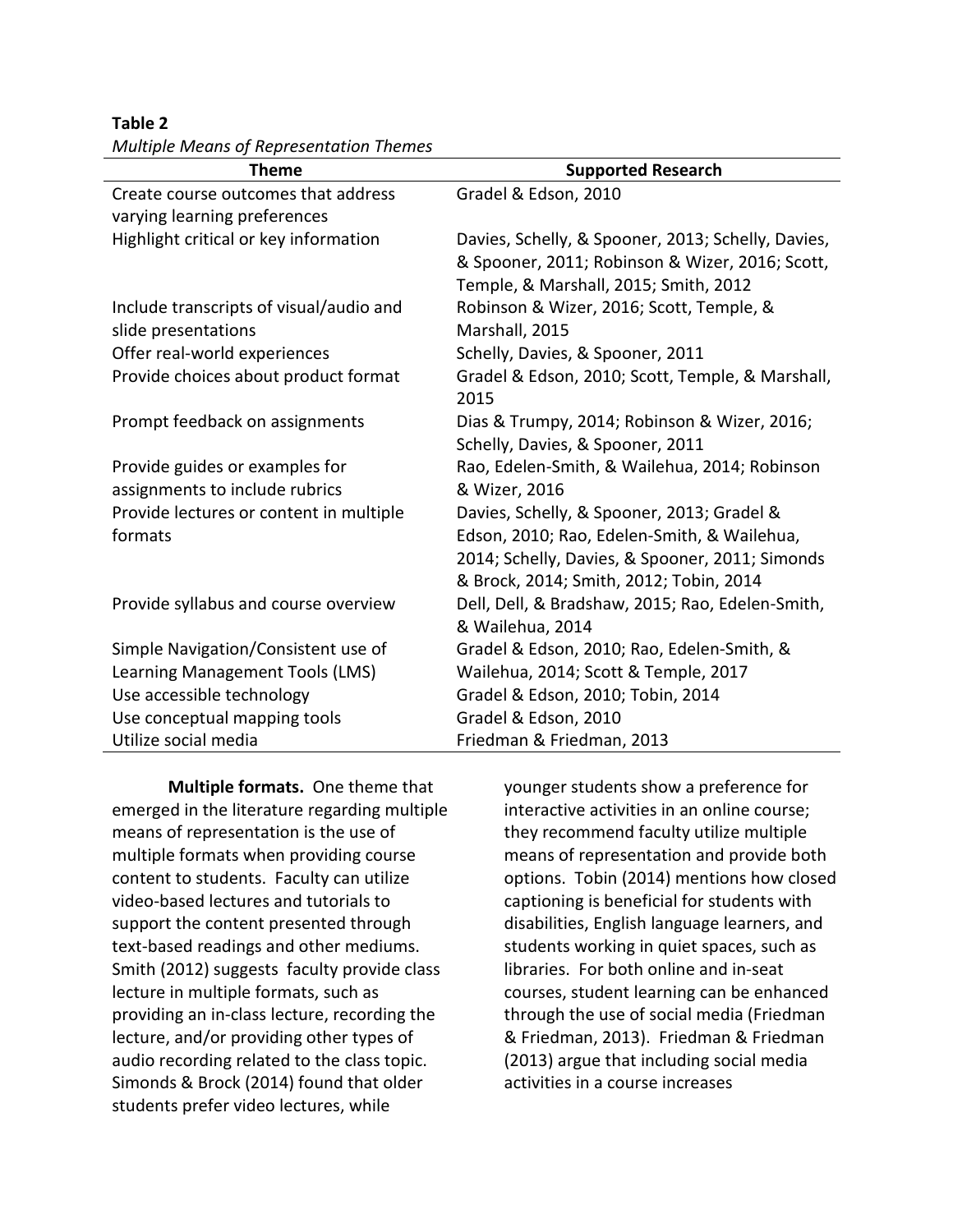communication, collaboration, creativity, and sense of community for students.

**Highlight critical information.** A second theme to emerge from the literature is the need to highlight critical or key information being taught. Smith (2012) suggests providing summary lecture notes, color-coding notes or highlighting key points, and providing graphic organizers to summarize the topic as ways to reinforce the key concepts being taught. Gradel and Edson (2010) state one way to accomplish highlighting key course information is to have students create summaries or extensions of the lecture and post them digitally on the learning management system (LMS) to share with one another. Additionally, students can highlight key elements by using text, graphics, and diagrams while also providing a checklist of core concepts (Scott et al., 2015).

**Course syllabus.** What to include on your syllabus is also important when faculty want to meet the principle of multiple means of representation. Including a disability statement on the syllabus is identified as one way to meet this principle. Dell et al. (2015) and Rao et al. (2014) note the importance of including a policy on accommodations and disabilities in the syllabus. In addition, Rao et al. (2014) suggest including rubrics for all assignments, defining key components of the course, and including an overview of the weekly schedule for the entire semester in the syllabus. The course syllabus should clearly describe the course expectations, as well as the content to be taught (Schelly et al., 2011).

**Simple navigation.** The use of a learning management system, along with simple navigation of course content, is important when meeting the needs of students and addresses the principle of multiple means of representation. Rao et al. (2014) suggest faculty select a few tools within the Learning Management System (LMS) and use them consistently instead of having students use all or most of the tools available. Making sure all course materials are accessible, easy to use, and clearly organized is imperative to the representation principle (Schelly et al., 2011).

**Provide feedback.** Furthermore, it is critical for university faculty to provide feedback on student work in a timely manner (Robinson & Wizer, 2016; Schelly et al., 2011). This can be accomplished through the use of multiple means of representation, including the use of audio files with recordings of oral feedback from the professor (Dias & Trumpy, 2014). Students prefer prompt and explicit feedback that includes suggestions for improving future assignment submissions (Marks et al., 2016).

#### **Multiple Means of Action & Expression**

Multiple means of action and expression aligns with the strategic network and is related to how students *demonstrate* their understanding of the content. University faculty adjust course assignments to include multiple means of action and expression. Table 3 provides ways in which the university faculty can modify instructional strategies to meet this second principle.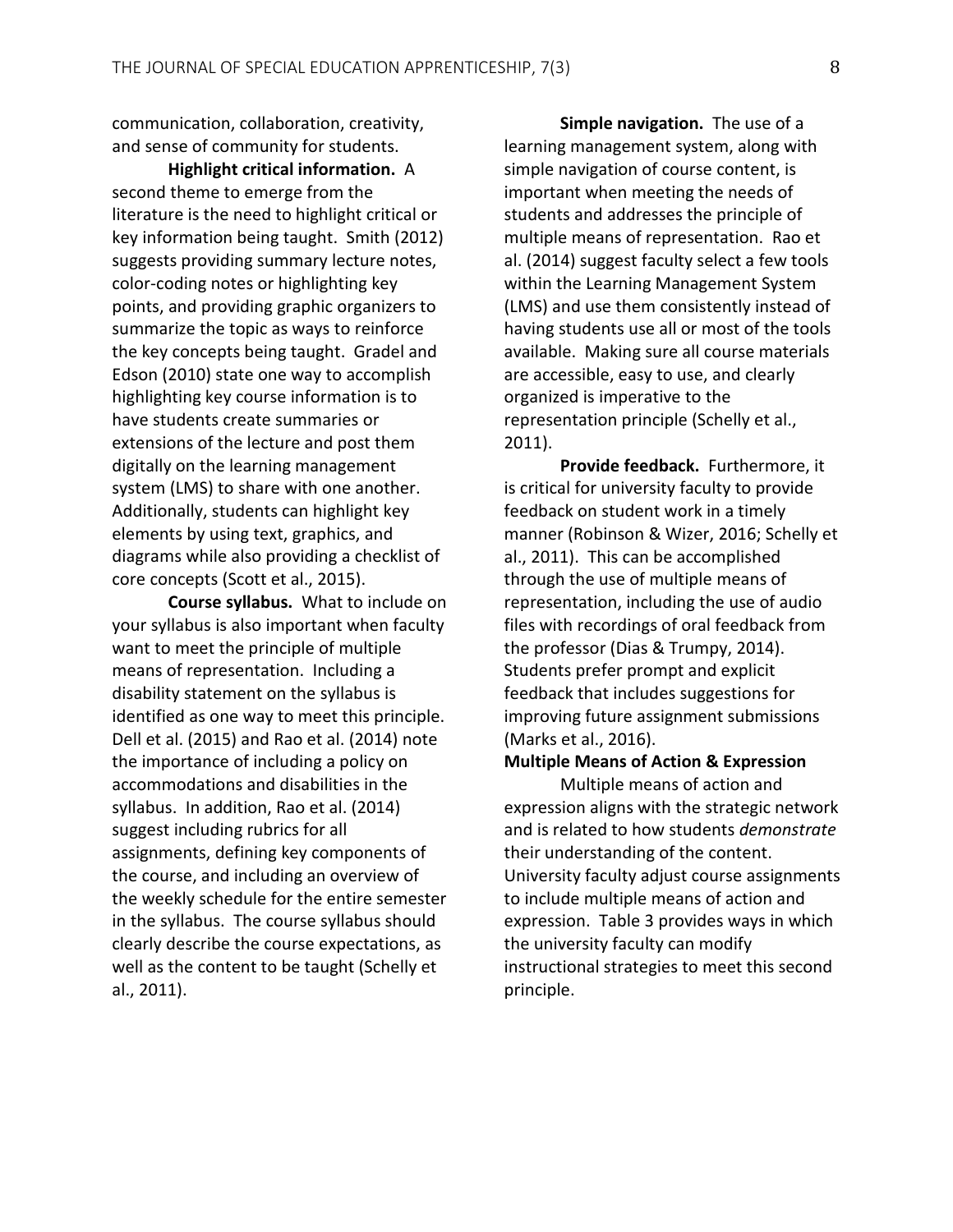| <u><i>IVIUILIDIE IVIEUIIS OF LADIESSIUII THEIHES</i></u> |                                                                                                                              |
|----------------------------------------------------------|------------------------------------------------------------------------------------------------------------------------------|
| Theme                                                    | <b>Supported Research</b>                                                                                                    |
| Accessible technology                                    | Gradel & Edson, 2010; Scott, Temple, & Marshall,<br>2015                                                                     |
| Clarify assignment expectations                          | Rao, Edelen-Smith, & Wailehua, 2014; Scott,<br>Temple, & Marshall, 2015; Smith, 2012                                         |
| <b>Discussion boards</b>                                 | Rao, Edelen-Smith, & Wailehua, 2014; Scott,<br>Temple, & Marshall, 2015                                                      |
| Offer flexible opportunities for<br>demonstrating skills | Smith, 2012                                                                                                                  |
| Provide choices when responding                          | Gradel & Edson, 2010; Schelly, Davies, &<br>Spooner, 2011; Scott, Temple, & Marshall, 2015;<br>Tobin, 2014; Vu & Fadde, 2013 |
| Provide feedback                                         | Smith, 2012                                                                                                                  |
| Provide opportunities to practice with<br>supports       | Smith, 2012                                                                                                                  |
| <b>Summative Assessments</b>                             | Gradel & Edson, 2010                                                                                                         |
| Use conceptual mapping tools                             | Gradel & Edson, 2010                                                                                                         |
|                                                          |                                                                                                                              |

#### **Table 3**

*Multiple Means of Expression Themes* 

**Clarify assignments.** One theme identified in the literature was the need to provide detailed information regarding assignments. Clarifying assignment expectations can be done by providing models or exemplars of past assignments or grading rubrics (Smith, 2012). When giving assignments to students, Rao et al. (2014) state it is important to include handouts and worksheets to guide each assignment; they also suggest that faculty be consistent with the day and time that assignments are posted and due.

Smith (2012) suggests faculty provide constructive feedback on all assignments and have students receive feedback from their peers on assignments. Additionally, Gradel and Edson (2010) recommend allowing time in class for students to complete their work and allowing peer correction before handing in the assignment. Both students and faculty should frequently rate products,

participation, and efforts as a way to provide feedback (Gradel & Edson, 2010).

**Flexible opportunities.** Secondly, faculty can meet the principle of multiple means of action and expression by offering flexible opportunities to demonstrate skills and content knowledge. Smith (2012) provides several examples: (a) assignments that include images or videos, (b) allowing spell check word processor or other digital writing tools, (c) allowing or suggesting the use of graphic organizers to plan assignments, (d) creating a web-based or digital product, including internet hyperlinks, maintaining a digital collection of products created for the course, and (e) speech-to-text applications. Tobin (2014) identifies the importance of faculty setting the objectives and allowing their students to choose the medium in which to respond. The examples of products students can create to show faculty they understand the material include essays, podcasts, and videos.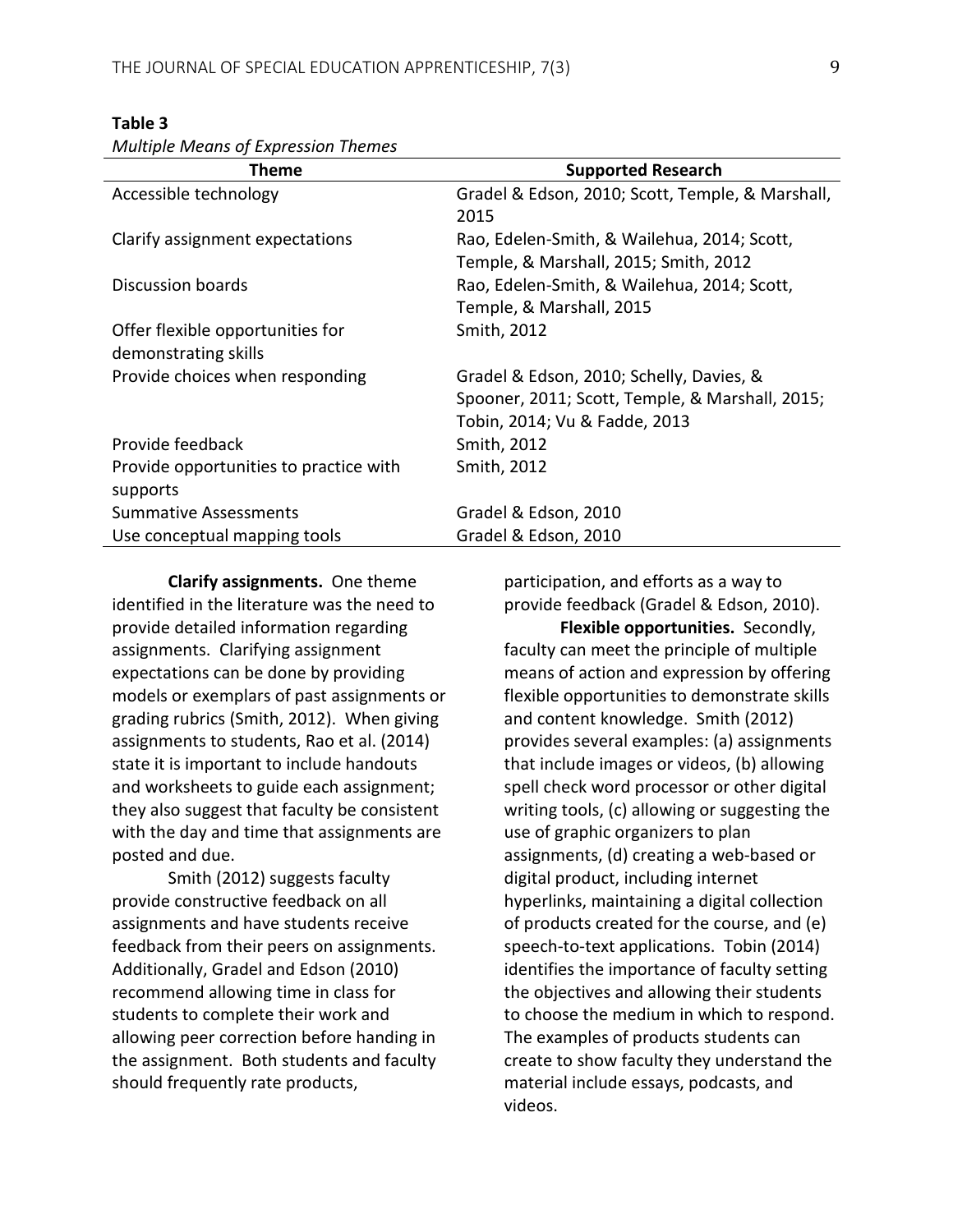**Discussion boards.** A third theme to emerge from the literature was the use of discussion boards. Faculty can improve student learning in online discussions by using discussion guides (Scott & Temple, 2017; Smith Davis, 2013). These guides can be used to both guide the discussion and as a method for students to organize their notes from the discussion (Smith Davis, 2013). In order to ensure access to textbased discussions, faculty must teach students to avoid the use of unnecessary discussion threads as those can be confusing when read by a screen-reader (Dell et al., 2015).

Scott et al. (2015) also note the importance of allowing students to choose presentation format for demonstrating content mastery and then sharing their product to the discussion board. Examples they provide include PowerPoint, Voki, and oral reports. They also suggest providing additional discussion boards for in-class groups to engage in discussion regarding assignments, and then another separate discussion board for interactions with the instructor. Student learning through course discussions is also enhanced when faculty explicitly teach students the skills required for a successful discussion (Brank & Wylie, 2013).

**Provide choices.** University professors can provide choice for student assignments in two ways: (a) assignment format or (b) choice within a particular format. For a live discussion, either inperson of online, students prefer having the option to participate either verbally or in a written format, such as a chat function (Vu & Fadde, 2013). Scott & Temple (2017) describe an assignment where students are required to write a paper on a court case, but may choose the specific case and the related special education concept.

**Summative assessments.** The use of summative assessments also emerged from the literature to meet the action and expression principle. The use of summative assessments allow instructors to know what needs to be retaught. Gradel and Edson (2010) suggest utilizing a "muddiest card" in which your students write what they are unclear of at the end of the course. For online courses or in-seat courses, they also suggest the use of wikis or blogs where, at the end of class, students go and write what they are unclear of from that day's lesson. Gradel & Edson (2010) also state the importance of using a question strategy to check for understanding.

The literature indicates the need for instructional assessment to occur through the use of multiple means of action and expression and choice when possible (Novak, 2016). In addition, instruction can be enhanced through assignments that reflect real-world activities students may complete in their careers post-graduation.

#### **Conclusion**

The authors utilize a UDL framework in their face-to-face and online courses and believe this practice benefits their students. When choosing to implement UDL, the authors recommend following the advice of Novak (2016). She recommends that teachers should start small and choose one UDL practice; implement it until you are comfortable with it. Then, try adding another and continue doing this until you are fully implementing the UDL framework. Specifically, we recommend beginning by (a) using PowerPoint presentations, (b) providing both traditional and online versions of the textbook, (c) utilizing online course modules, (d) including different activities into discussions and/or assignments, such as graphic organizers,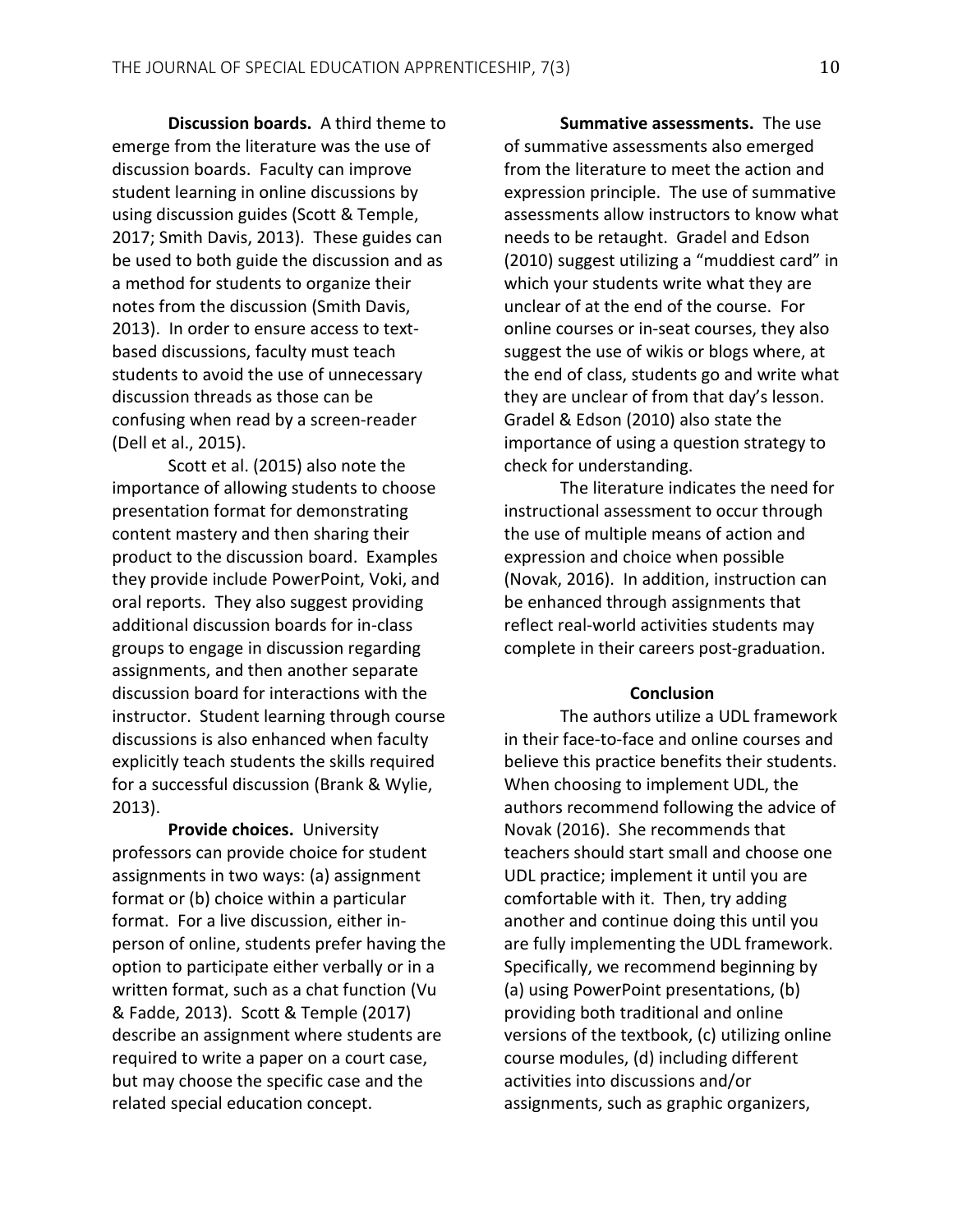and word clouds, (e) providing individualized feedback on all course assignments, (f) contacting students by phone before the course begins, and (g) hosting weekly online virtual meetings via Zoom or Twitter.

When choosing strategies to implement, we recommend thinking about what excites you in teaching, as well as what activities that you or your students find discouraging. Begin by replacing activities that discourage you with something that excites you. For example, the authors grew weary of reading weekly research papers and students complained that these papers left them unprepared for teaching, so they began to think of other ways their students can demonstrate learning. The authors have replaced papers with voice-over PowerPoint presentations aimed at training their colleagues on a topic, designing websites, writing newsletters or blog posts for parents, and making grids on Padlet. By starting small and continuing to add more ideas over time, the implementation of a UDL framework is not overwhelming and should keep both faculty and students excited about learning.

#### **References**

American with Disabilities Act (2009). Retrieved from https://www.ada.gov/pubs/adastatute0 8.htm#top.

Basham, J.D., Israel, M., Graden, J., Poth, R., & Winston, M. (2010). A comprehensive approach to RtI: Embedding universal design for learning and technology. *Learning Disability Quarterly*, *33*(4), 243- 255.

Brank, E., & Wylie, L. (2013). Let's discuss: Teaching students about discussion.

*Journal of the Scholarship of Teaching and Learning, 13*(3), 23-32.

CAST Professional Learning. (2017). Top 5 UDL tips for fostering expert learners. Retrieved from: http://castprofessionallearning.org/proj ect/top-5-udl-tips-for-fostering-expertlearners/.

Davies, P. L., Schelly, C. L., & Spooner, C. L. (2013). Measuring the effectiveness of universal design for learning intervention in postsecondary education. *Journal of Postsecondary Education and Disability, 26*(3), 195-220.

- Dell, C. A., Dell, T. F., & Blackwell, T. L. (2015). Applying universal design for learning in online courses: Pedagogical and practical considerations. *The Journal of Educators Online, 13*(2), 166- 192.
- Deschaine, M.E., & Whale, D.E. (2017). Increasing student engagement in online educational leadership courses. *Journal of Educators Online, 14*(1).
- Dias, L.P., & Trumpy, R. (2014). Online instructor's use of audio feedback to increase social presence and student satisfaction. *Journal of Educators Online, 11*(2).
- Edyburn, D. L. (2010). Would you recognize universal design for learning if you saw it?: Ten propositions for new directions for the second decade of UDL. *Learning Disability Quarterly, 33*(1), 33-41.
- Friedman, L.W., & Friedman, H.H. (2013). Using social technologies to enhance online learning. *Journal of Educators Online, 10*(1).
- Glass, D., Meyer, A., & Rose, D. H. (2013). Universal design for learning and the arts. *Harvard Educational Review, 83*(1), 98-119, 266, 270, 272.
- Gradel, K., & Edson, A. J. (2010). Putting universal design for learning on the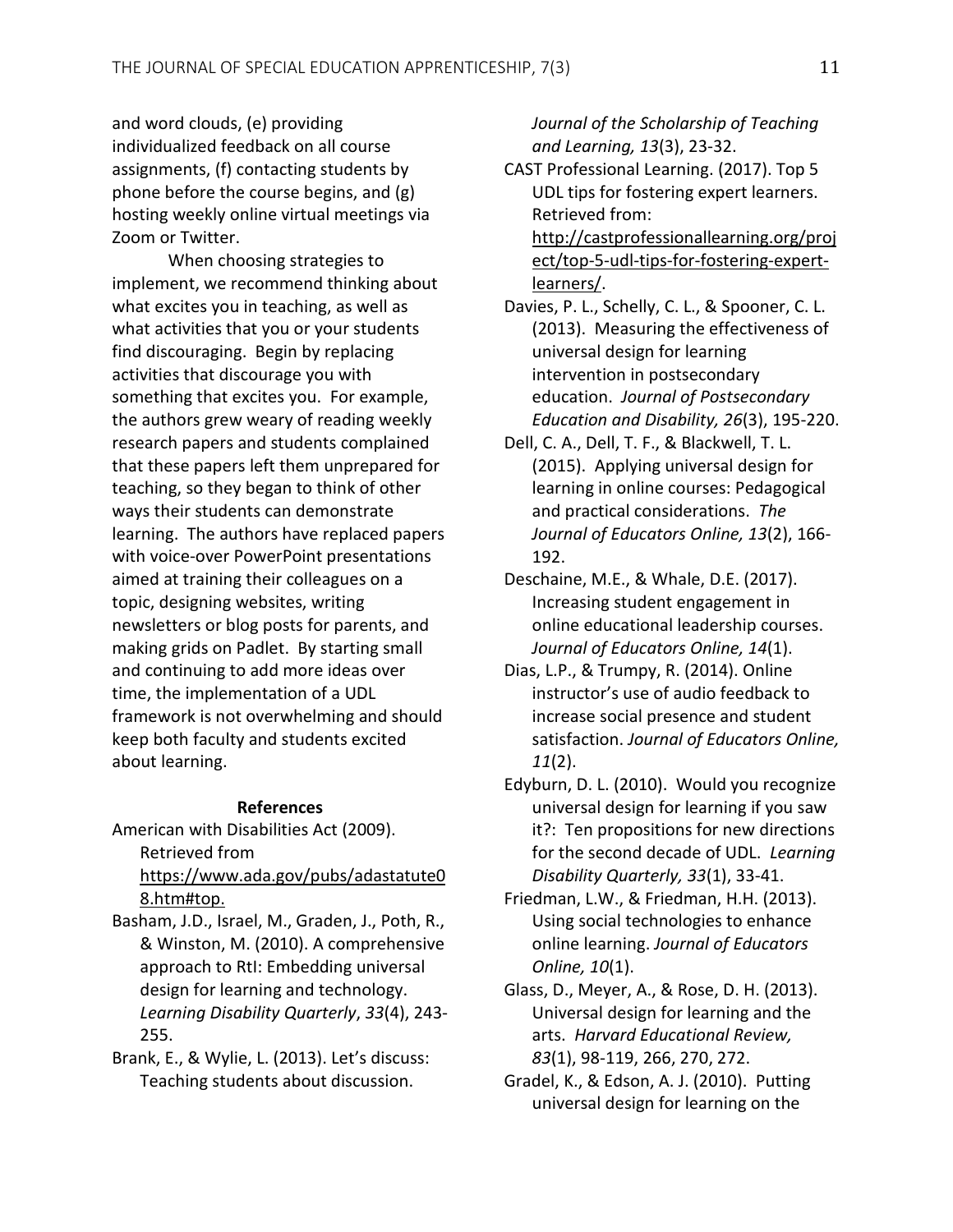higher ed agenda. *Journal of Educational Technology Systems, 38*(2), 111-121.

- Higher Education Opportunity Act. (2008). Retrieved from https://www.gpo.gov/fdsys/pkg/PLAW-110publ315/pdf/PLAW-110publ315.pdf.
- Hitchcock, C., Meyer, A., Rose, D., & Jackson, R. (2002). Providing new access to the general curriculum. *Teaching Exceptional Children, 35*(2), 8-17.
- Luhrs, C., & McAnally-Salas, L. (2016). Collaboration levels in asynchronous discussion forums: A social network analysis. *Journal of Interactive Online Learning, 14*(1).
- Marino, M.T., Gotch, C.M., Israel, M., Vasquez III, E., Basham, J.D., & Becht, K. (2014). UDL in the middle school Science classroom: Can video games and alternative text heighten engagement and learning for students with learning disabilities? *Learning Disabilities Quarterly*, 37(2), 87-99.
- Marks, M.B., Huag, J.C., & Huckabee, W.A. (2016). Understanding the factors that influence student satisfaction with the undergraduate business major. *Journal of Education for Business, 91*(5), 1-9.
- Meyer, A., Rose, D.H., & Gordon, D. (2014). *Universal design for learning: Theory and Practice*. Wakefield, MA: CAST Professional Publishing.
- Meyer, A., & Rose, D. H. (2005). The future is in the margins: The role of technology and disability in educational reform. In D. H. Rose, A. Meyer & C. Hitchcock (Eds.). The universally designed classroom: Accessible curriculum and digital technologies (pp. 13-35). Cambridge, MA: Harvard Education Press.
- National Center on Universal Design for Learning. (2014). *What is Universal*

*Design for Learning.* Retrieved from http://www.udlcenter.org.

- Novak, K. (2016). UDL now!: A teacher's guide to applying universal design for learning in today's classroom. Wakefield, MA: CAST Professional Publishing.
- Rao, K., Edelen-Smith, P., & Wailehua, C. (2014). Universal design for online courses: Applying principles to pedagogy. *Open Learning*, *30*(1), 35-52.
- Robinson, D. E., & Wizer, D. R. (2016). Universal design for learning and the quality matters guidelines for the design and implementation of online learning events. *International Journal of Technology in Teaching and Learning, 12*(1), 17-32.
- Rose, D.H., Gravel, J.W., & Domings, Y.M. (2010). *UDL Unplugged: The role of technology in UDL*. Retrieved from http://www.udlcenter.org/resource\_libr ary/articles/udlunplugged.
- Rose, D. H., & Strangman, N. (2007). Universal design for learning: Meeting the challenge of individual learning differences through a neurocognitive perspective. *Universal Access in the Information Society, 5*(4), 381-391.
- Salmen, J. P. (2011). Universal design for academic facilities. *New Directions for Student Services, 134,* 13-20.
- Schelly, C. L., Davies, P. L., & Spooner, C. L. (2011). Student perceptions of implementation of universal design for learning. *Journal of Postsecondary Education and Disability, 24*(1), 17-30.
- Scott, L., & Temple, P. (2017). A conceptual framework for building UDL in a special education distance education course. *Journal of Educators Online, 14*(1).
- Section 504 of the Rehabilitation Act of 1973. (2016). Retrieved from https://www2.ed.gov/policy/speced/leg